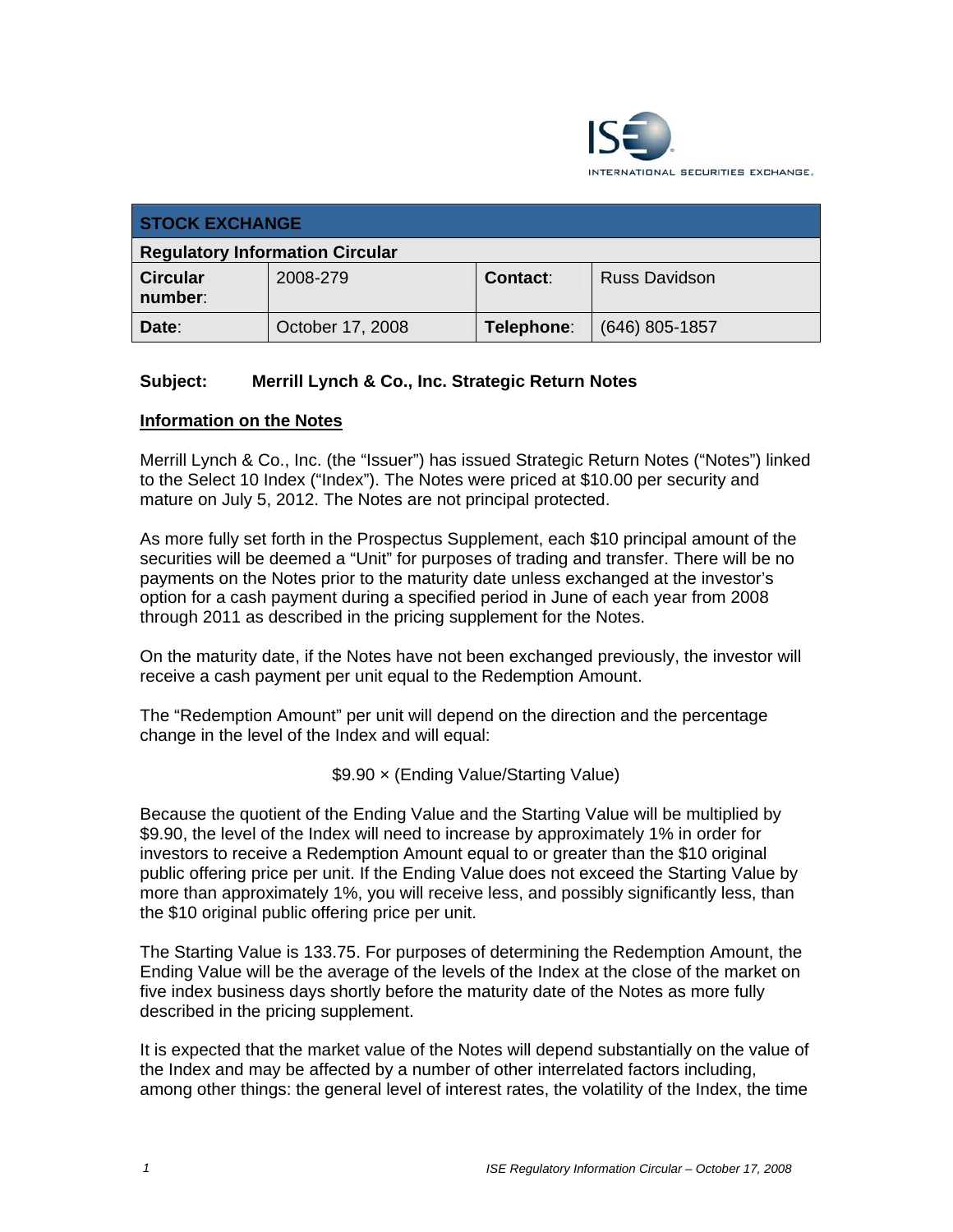remaining to maturity, the dividend yields of the stocks comprising the Index, and the credit ratings of the Issuer.

The Trustee for the Notes is The Bank of New York.

Trading in the shares on ISE is on a UTP basis and is subject to ISE equity trading rules. The shares will trade from 9:00 a.m. until 4:00 p.m. Eastern Time. Equity Electronic Access Members ("Equity EAMs") trading the shares during the Pre-Market Session are exposed to the risk of the lack of the calculation or dissemination of underlying index value or intraday indicative value ("IIV"). For certain derivative securities products, an updated underlying index value or IIV may not be calculated or publicly disseminated in the Pre-Market hours. Since the underlying index value and IIV are not calculated or widely disseminated during Pre-Market hours, an investor who is unable to calculate implied values for certain derivative securities products during Pre-Market hours may be at a disadvantage to market professionals.

Equity EAMs also should review NASD Notice to Members 03-71 for guidance on trading these products. The Notice reminds members of their obligations to: (1) conduct adequate due diligence to understand the features of the product; (2) perform a reasonable-basis suitability analysis; (3) perform customer-specific suitability analysis in connection with any recommended transactions; (4) provide a balanced disclosure of both the risks and rewards associated with the particular product, especially when selling to retail investors; (5) implement appropriate internal controls; and (6) train registered persons regarding the features, risk and suitability of these products.

**This Regulatory Information Circular is not a statutory Prospectus. Equity EAMs should consult the Trust's Registration Statement, SAI, Prospectus and the Fund's website for relevant information.**